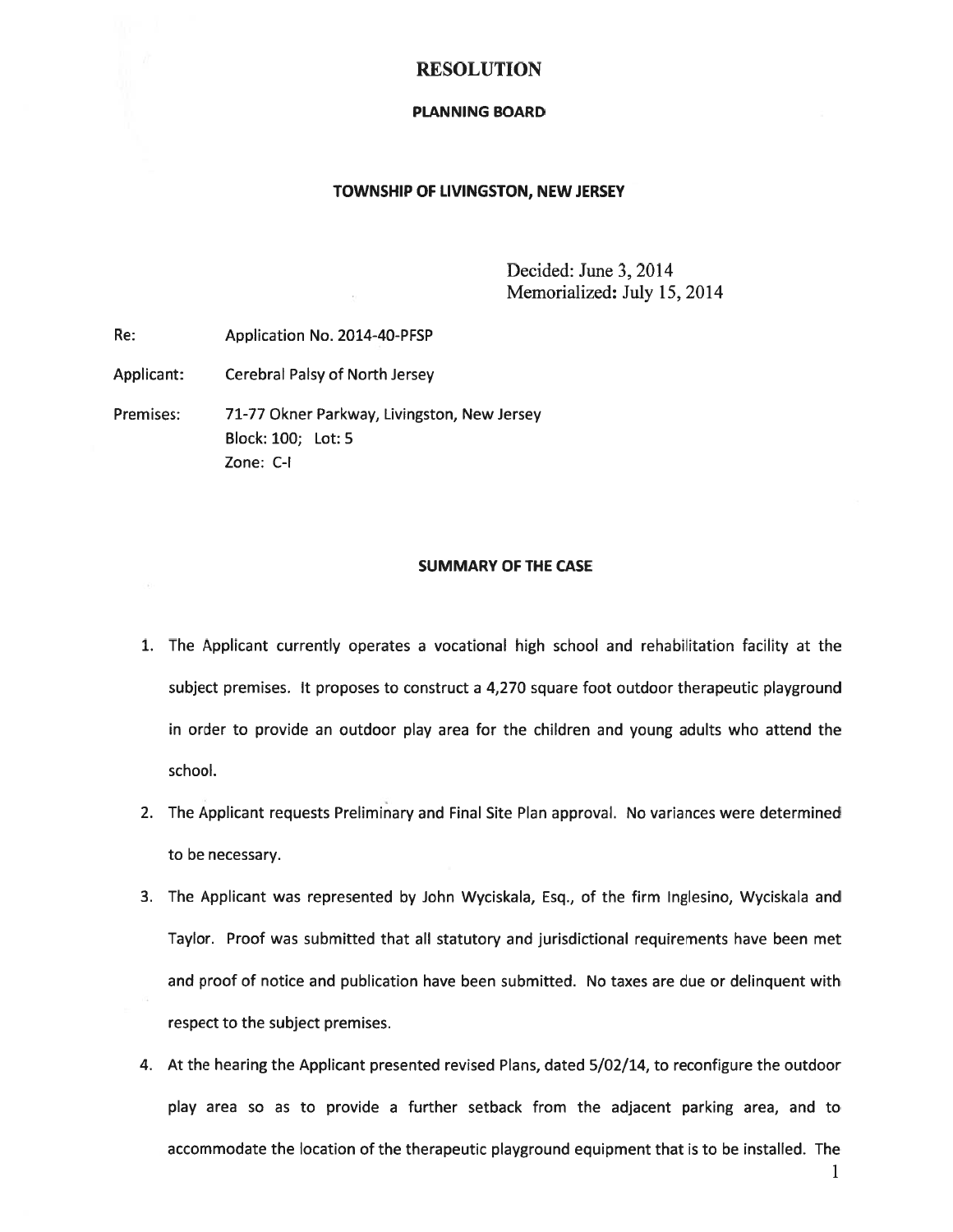play area will remain at 4,270 square feet. The proposal will provide for <sup>a</sup> permeable safety surface constructed with Vitriturf, which is ADA approved and will provide <sup>a</sup> safe surface as well as providing proper drainage. A path from the building across the parking lot to the proposed play area will be striped. The play area will be enclosed by <sup>a</sup> 4-foot high fence with <sup>a</sup> gate at an ADA accessible ramp. No lighting is proposed or provided.

- 5. The Applicant indicated that all playground use will be supervised by employees on <sup>a</sup> one-to-one basis with students, so that there would be no need for any crossing signs or other additional indicia of the crosswalk.
- 6. The Applicant presented one witness, Chris Cirrotti, admitted as an exper<sup>t</sup> in engineering, who prepared the Plans submitted with the Application, including the amendments presented at the hearing.
- 7. No members of the public appeared either to question the witness or to testify in suppor<sup>t</sup> of or against the Application.

#### FINDINGS OF FACT

1. The Applicant proposes to construct <sup>a</sup> 4,270 square-foot fenced outdoor play area with <sup>a</sup> therapeutic playground for use by the students at the vocational high school that operates at this location. This would be used for both children and young adults who are attending the Applicant school facility. It is designed as <sup>a</sup> controlled area with access and egress controlled by gated entry. All students will be accompanied on <sup>a</sup> one-to-one basis by <sup>a</sup> staff employee. The design of the area involves specialized playground equipment and the Applicant submitted plans for <sup>a</sup> reconfiguration of the play area to accommodate the proper placement of that equipment. The reconfiguration will retain the proposed total area of 4,270 square feet, but will change the dimensions to 50 feet in width and 84.34 feet in depth. As reconfigured, there will be <sup>a</sup> 17.45 foot setback from the play area fence to the curb line of the parking lot. The Applicant will also provide <sup>a</sup> 6 feet wide striped crosswalk to connect the play area to the building. This will cross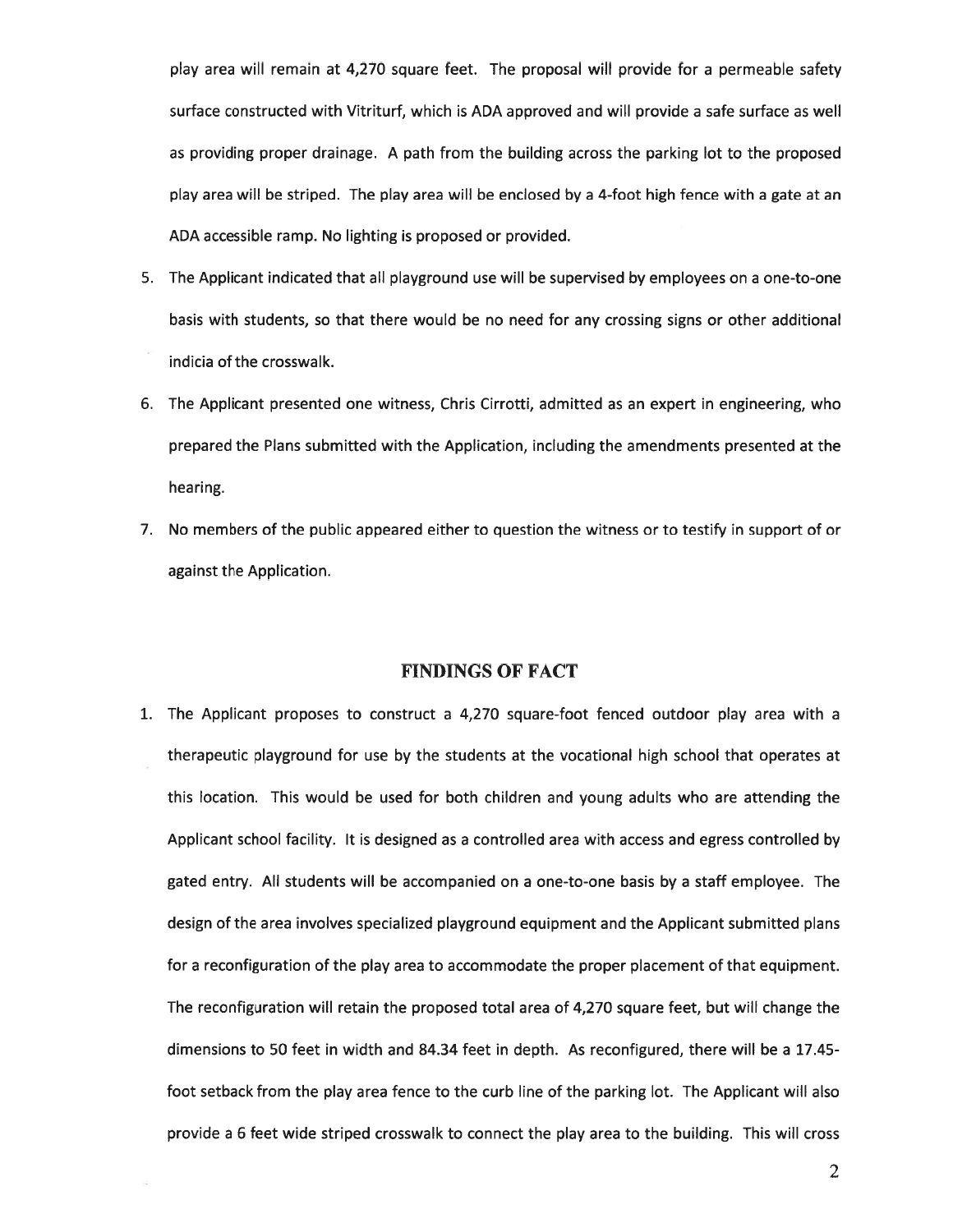the parking lot. Due to the reconfiguration, the Applicant will only be required to remove one existing tree; whereas the original configuration required two trees to be removed. The Applicant will still be required to obtain <sup>a</sup> Tree Removal Permit from the Township.

2. The testimony of the Applicant's engineer, Chris Cirrotti, established that the Applicant has satisfied the requirements for Preliminary and Final Site Plan approval. The Plans, as amended, adequately provide all information and data required for approval with the exception of the following:

A: The Applicant will submit documentation to the Township Engineer to coordinate the footings for the proposed playground equipment and fencing to avoid any impact on storm water pipes that are below the surface. Mr. Cirrotti indicated that the proposed depth of the footings would be 24 inches, whereas the piping is believed to be 4 feet below; but this will be confirmed by the Township Engineer as <sup>a</sup> condition of approval.

B: The Final Plans will show that the curb surface between the crosswalk and the building is flush to the surface.

C: Any approvals of this Application will subject to any necessary governmen<sup>t</sup> approvals with respec<sup>t</sup> to the playground being satisfied and complied with.

D: The Applicant will provide technical data as to the permeability of the playground surface to the satisfaction of the Township Engineer.

E: The Applicant will obtain <sup>a</sup> Tree Removal Permit from the Township.

#### CONCLUSIONS OF THE BOARD

1. The Board finds and concludes that the Application for Preliminary and Final Site Plan approval be and is hereby approved. The Board finds that the Application satisfies the requirements for approval subject to the following Conditions:

3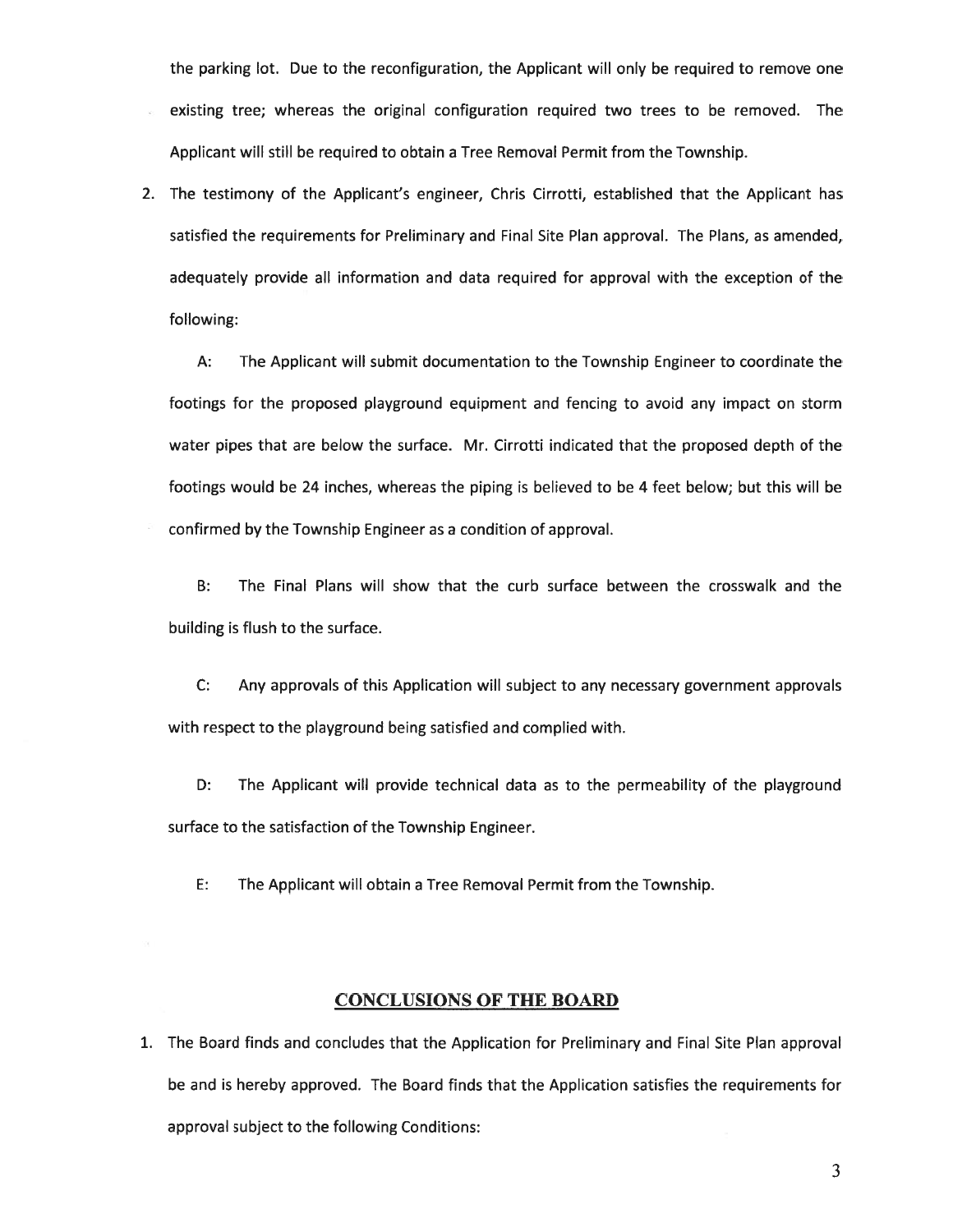A: The Applicant shall submit documentation to the Township Engineer confirming that the footings for the proposed playground equipment and fencing will not have any impact on storm water pipes that are below the surface.

B: The Final Plans shall show that the curb between the crosswalk and the building is flush to the surface.

C: This approval is subject to any necessary other governmental approvals, with respec<sup>t</sup> to the playground surface and equipment, being satisfied and complied with.

D: The Applicant shall provide technical data as to the permeability of the playground surface to the satisfaction of the Township Engineer.

E: The Applicant shall obtain <sup>a</sup> Tree Removal Permit from the Township.

- 2. This approval is also subject to the Board's Model Conditions of Approval numbers 3, 6, 8, 10, 11 and 19, as set forth and attached hereto.
- 3. Conditions A, B, C and D and Model Conditions of Approval 6, 8 and 11 shall be complied with before any other permits for site preparation or construction are issued.
- 4. This approval is subject to any other conditions set forth on the record if not set forth more particularly herein.

NOW THEREFORE, for the reasons set forth herein and as stated on the record by the Members of the Planning Board of the Township of Livingston and consistent with the proofs and testimony presented at the hearing, it is resolved that the Board does hereby approve and gran<sup>t</sup> the Application for Preliminary and Final Site Plan approval subject to the terms and conditions set forth herein.

f FEW

Peter M. Klein, Chairman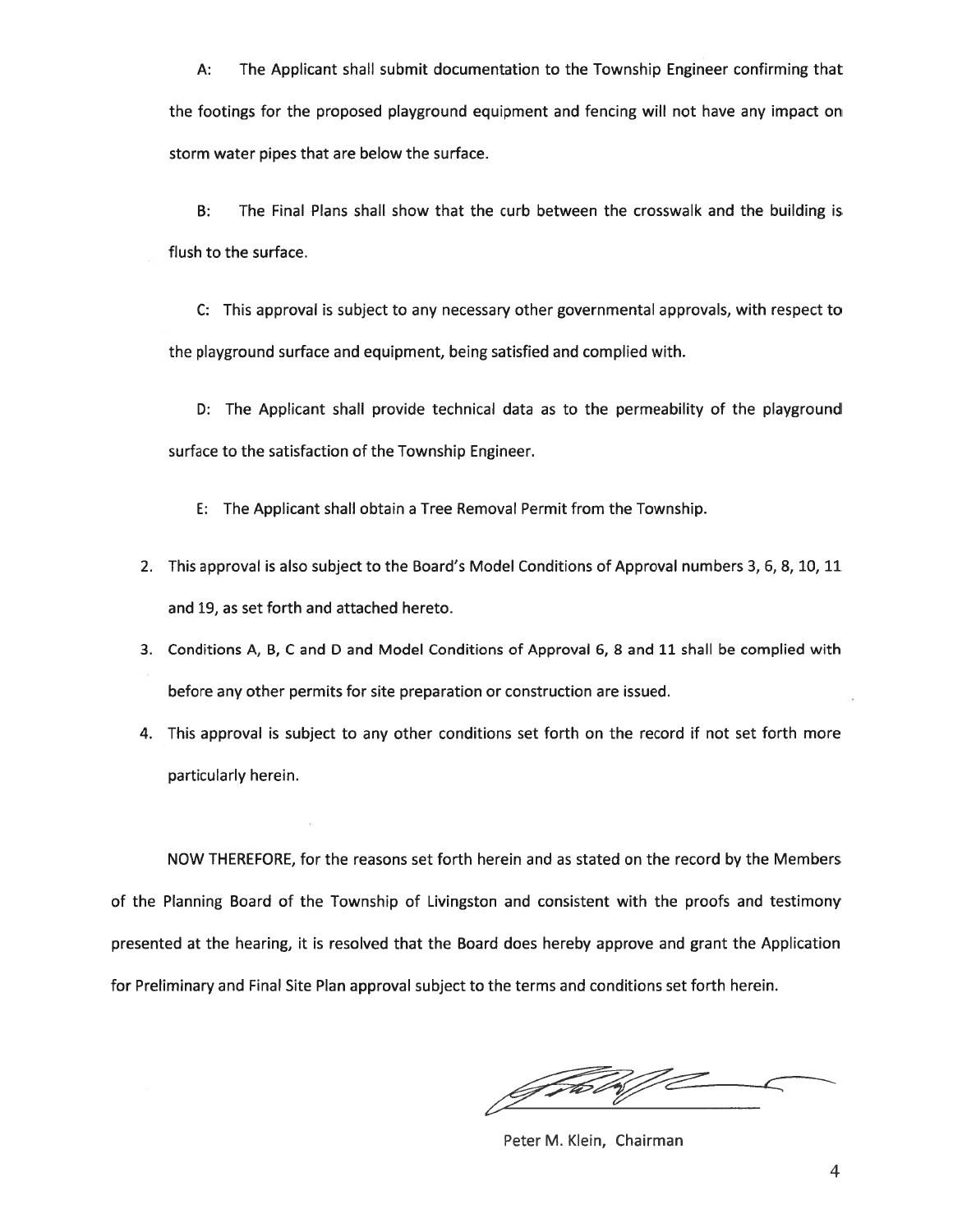This Resolution is <sup>a</sup> memorialization of the decision of the Livingston Planning Board made on June 3, 2014 wherein Board Members Klein, Dinar, Anthony, Alternate No. 1 Alvarez (in place and stead of Member Ratner), Kalishman, Leopold, Alternate No. 2 Wishnew (in place and stead of Member Kimmel), Meade and Santola voted in accordance with the action memorialized herein. The remaining Members were absent,

Jackie Coombs-Hollis, Secretary

## PLANNING BOARD, TOWNSHIP OF LIVINGSTON

Model Conditions of Approval (As Amended through February 12, 2013)

Every application turns on its own facts and is judged on its own merits. Listed below are models of conditions which may be considered "standard". A standard can be tailored to specific circumstances, and may not always apply. Other or additional conditions may be tailored for any application.

### 1. Architecture

- a. Rooftop ancillary structures and equipment (other than alternative small energy systems and communications equipment) shall be screened by material compatible with the exterior finish of the building and matching the exterior color of the building as closely as possible.
- b. Enclosures oftrash bins, recycling bins or dumpsters shall be of the same type of materials and the same color as the exterior finish of the building.

### 2. Blasting

In the event that blasting be necessary on the Site, the following conditions shall apply in addition to all requirements of federal law or regulations: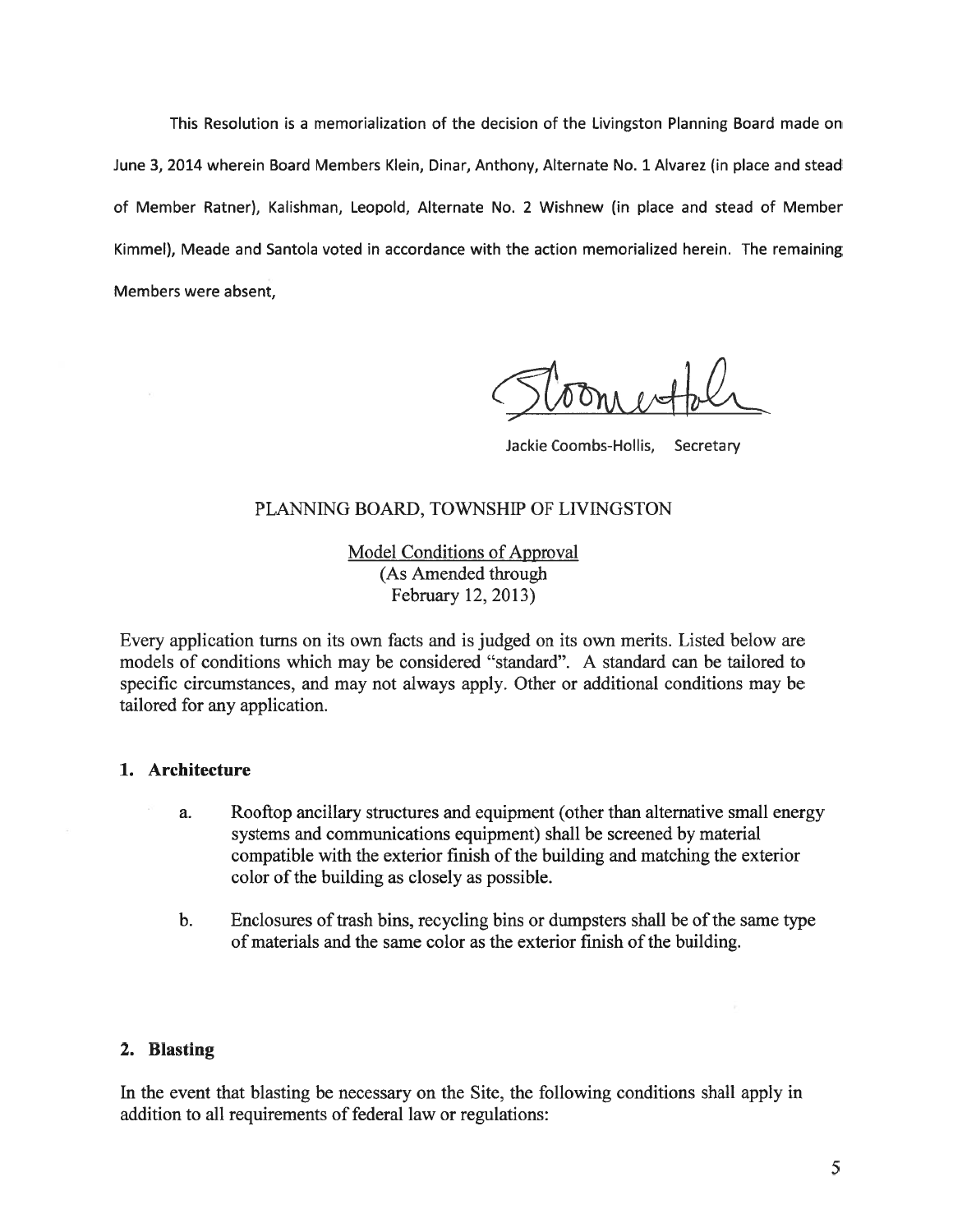- a. All blasting operations shall be performed in strict compliance with N.J.S.A. 21:1A-128 et seq. and N.J.A.C. 12:190-1.1 et seq., or superseding requirements.
- b. A pre-blast inspection of all structures on all properties adjacent to the Site or within 200 feet of the intended blasting location (whichever is the greater distance) shall be conducted at Applicant's expense. It shall be conducted no more than 60, nor less than 30, days before blasting commences. A written report of the inspection results shall be provided to the owner of each structure inspected within 10 days after completion of the inspection.
- c. Blasting shall occur only between 10:00 a.m. and 3:00 p.m. on Monday through Friday. Blasting during other hours may be permitted, temporarily, by the Township Engineer upon his finding that <sup>a</sup> condition constituting an emergency exists and necessitates such permission.
- d. Applicant shall coordinate all blasting with the Livingston Police and Fire Departments. If traffic control is required, it shall be provided at Applicant's expense.
- e. Applicant shall give the Township Engineer, the Chief of Police, the Fire Chief, and all owners of structures required to be inspected under "b" above, written notice of scheduled blasting operations to be received not less than 20 days, nor more than 40 days, prior to their commencement. If scheduled blasting operations are delayed or suspended they shall not be resumed until new notice has been given and received. All notices shall include the name and telephone number of Applicant's representative for purposes of receiving and responding to questions and comments.
- f. These conditions do not supersede any requirements of law or regulation that are more strict or restrictive.

## 3. Cleanliness During Demolition or Construction

- a. At the close of each work day the Site shall be thoroughly cleaned and all trash and construction debris, including that within buildings under construction, shall be placed in covered dumpsters. Dumpsters shall be removed from the Site, and replaced, before they overflow.
- b. Not less often than weekly, and whenever else required by the Construction Official or the Township Engineer, the public streets adjacent to the Site shall be manually or mechanically broom swep<sup>t</sup> to remove dirt, mud or debris originating from the Site and located within 500 feet of the Site.
- c. Dust suppression methods acceptable to the Construction Official and the Township Engineer shall be utilized on the Site.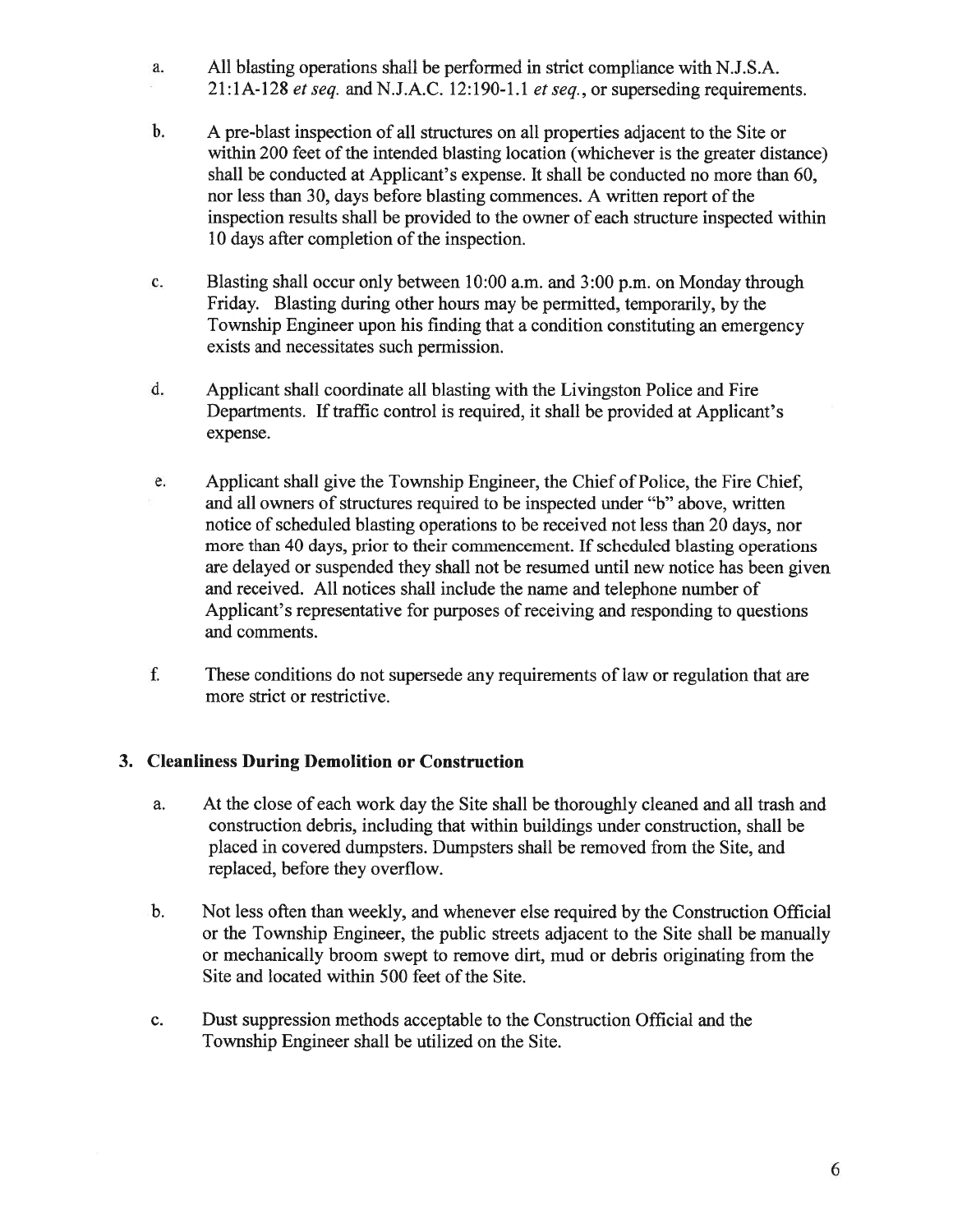## 4. Deeds & Easements

- a. All conditions of approval that are continuing conditions shall be set forth within all deeds executed with regard to the Site.
- b. All deeds, easements, dedications or restrictions required by this approval shall be subject to review and approval by the Board Attorney prior to signing and shall be filed for recordation after such approval. The Applicant shall submit proof of such recordation to the Board Secretary, the Township Engineer and the Construction Official prior to the issuance of any permits.

# 5. Detention Basins

- a. Stormwater managemen<sup>t</sup> basins shall be established on lots created for that purpose only. No structures that are not an approved part of the stormwater managemen<sup>t</sup> system shall be erected on any such lot. Such basins, together with their required landscaping and fencing, shall be completed, and shall have been inspected and approved by the Township Engineer, prior to issuance ofthe first Certificate of Occupancy.
- b. If the approval of the Application calls for title to such a lot to be transferred to the Township; at such time as the Township accepts any new streets or roads on the Site, title to the lot shall be conveyed to the Township provided that the Township Engineer is then satisfied that the basin has been constructed in full compliance with all applicable requirements. The deed conveying such title shall be subject to prior approval by both the Board Attorney and the Township Attorney.
- c. A maintenance plan meeting the requirements of the Residential Site Improvement Standards or the Township's Stormwater Control Ordinance, or both, as applicable, shall be prepared by Applicant and shall have received the approval of the Township Engineer prior to issuance of any construction permit. Any future revisions to the maintenance plan shall not become effective until the Township Engineer's approval shall have been obtained.
- d. Unless maintenance of the basin is assumed by the Township or <sup>a</sup> public agency as its direct responsibility, (1) the maintenance plan and any future revisions of it shall be recorded upon the deed of record for the property in terms approved in advance by both the Board Attorney and the Township Attorney; and, (2) the Applicant shall provide <sup>a</sup> performance bond for such maintenance, including landscaping and cleanliness.

# 6. Final Plans

Prior to the issuance of any Township permit for demolition of any structure, preparation of the Site, or construction of any improvement:

> a. The full text of all of the conditions of this approval, and all plan changes agreed to in the course of the hearing, shall be set out on final plans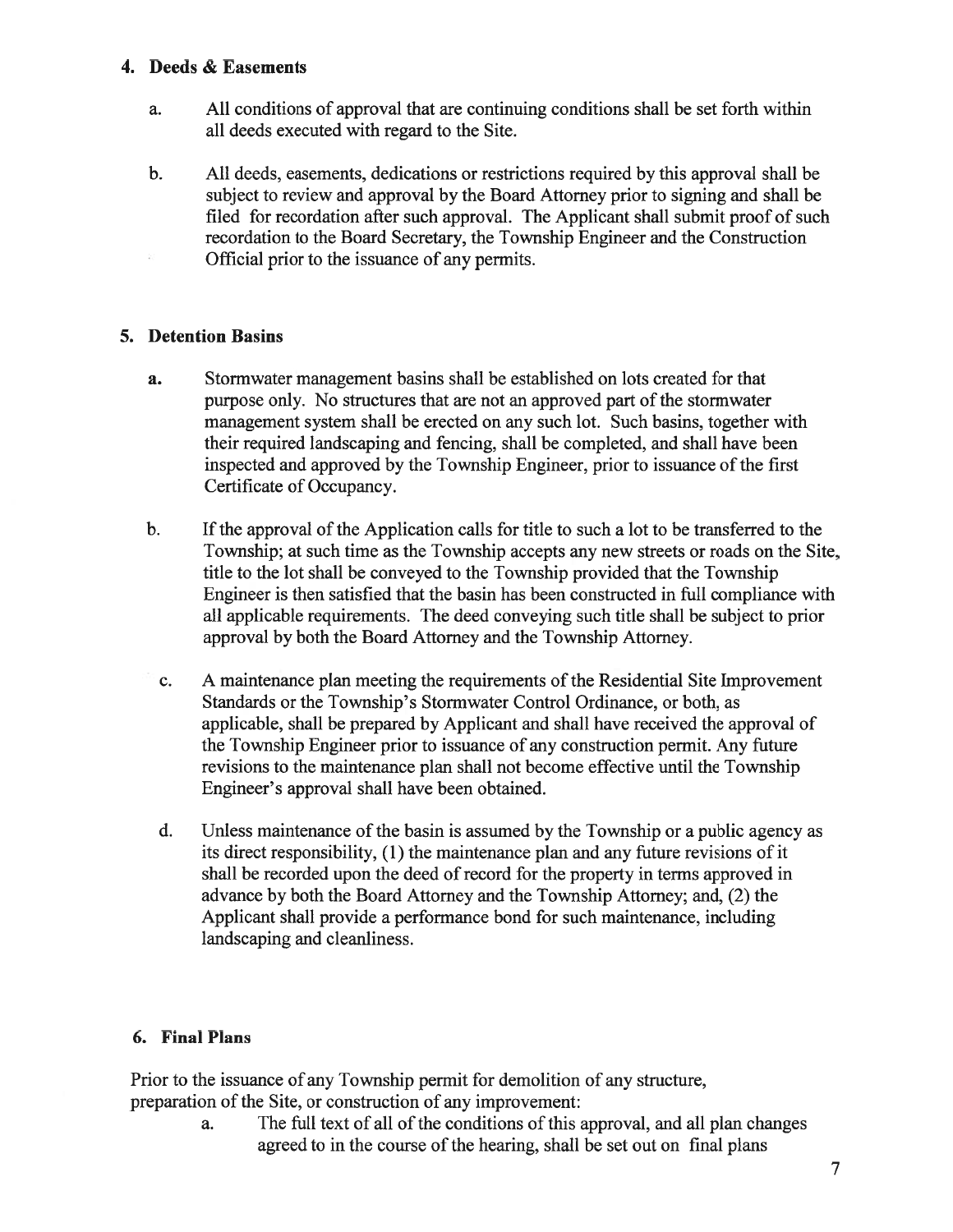submitted to the Construction Official, the Township Engineer and the Board Secretary; and

- b. Such final plans shall have been reviewed by the Board Secretary or the Board's Planning Consultant for determination of whether the plans conform to the Board's approvals and shall then have been signed by the Board Chairman, the Board Secretary and the Township Engineer.
- c. Such final plans shall comply with the Uniform Construction Code and the Barrier Free Subcode as then in force in the State of New Jersey. If, during performance of work pursuan<sup>t</sup> to the Board's resolution and permits that have been issued, field conditions indicate need for change(s), such need shall be called to the attention of both the Construction Official and the Township Engineer for approval of any such change before it is implemented. If any such change is significant, permission to amend the Site Plan may have to be sought from the Planning Board. Until all requirements under approved plans and the Uniform Construction Code, including accessibility requirements, have been completed or bonded, any certificates of occupancy issued shall be temporary certificates only.

## 7. Flood Hazards

- a. Insert on the final site plan and/or subdivision map <sup>a</sup> metes and bounds description of all flood hazard areas located on the Site.
- b. Insert in all deeds for individual lots that contain or are adjacent to flood hazard areas, and on the preliminary and final subdivision maps or plats, the following covenant: "The lands designated herein contain flood hazard areas. There shall be no disturbance of any kind as to any flood hazard area unless permitted by N.J.D.E.P. pursuan<sup>t</sup> to the Flood Hazard Control Act, N.J.S.A. 58:16A-50 et. seq. or superseding requirements."

## 8. Guarantees and Bonds

- a. The approval of this Application is subject to the posting, with terms acceptable to the Township Engineer, of any and all required performance guarantees, bonds, soil erosion and sediment control approvals, and any other requirements of Township ordinances prior to the issuance of any permits for commencement of site preparation or construction.
- b. This approval is also conditioned upon the Applicant's providing, prior to issuance of the first Certificate of Occupancy, a performance guarantee acceptable to the Township Engineer for any aspects of the approved landscaping or fencing that has not been completed by the time of issuance of such certificate.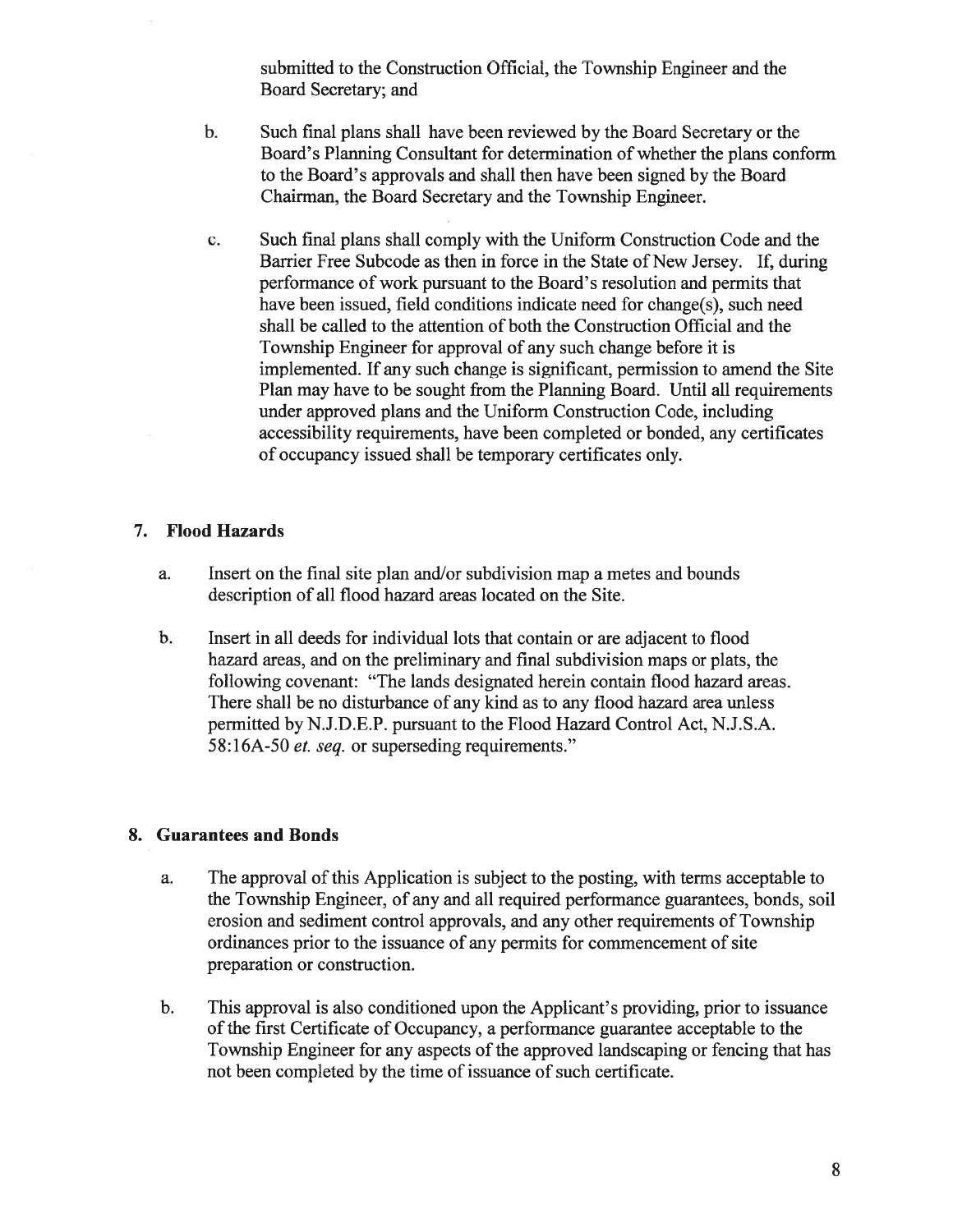## 9. Landscaping & Environmental Protection

- a. All deciduous trees planted shall have <sup>a</sup> caliper of not less than 2.5 inches measured at <sup>a</sup> height of 4.5 feet above ground level. All evergreen trees planted shall have <sup>a</sup> height of 6.0 to 8.0 feet.
- b. Street shade trees shall be <sup>p</sup>lanted as required by Township Code § 170-72 and shall not be included in the calculation of Replacement Trees required by the Trees Ordinance.
- c. Any tree or other planting installed in accordance with the plans which dies shall be replaced, within the current or next planting season, in kind and at the same size as it had reached at the time of death; excep<sup>t</sup> that if it died more than three years after planting its replacement need not be larger than the size it had reached three years after planting. The same replacement requirements shall apply to any tree or other planting installed in accordance with the plans if subsequently removed because of damage or disease.
- d. No tree existing on the Site at the time of filing of the application shall be removed unless removal is approved under the Trees Ordinance or by this Board. Every existing tree to be preserved shall be tagged and shall be shown on the Site Plan or Subdivision Plan. During site preparation and during construction, each such tree shall be protected by snow fencing or <sup>a</sup> more substantial means approved by the Construction Official. No soils, excavated materials, or any construction equipment or building materials, shall be stored or operated within <sup>a</sup> root protection zone that shall be the greater distance of (i) the crown drip line, or (ii) <sup>a</sup> distance equal to caliper multiplied by one (1) foot, (but never less than eight (8) feet from the trunk of <sup>a</sup> tree to be preserved), or anywhere else where such soil or materials can adversely affect the health of trees to be preserved. All work done within the root protection zone shall be accomplished with hand tools.
- e. The grade of land located within the root protection zone shall not be raised or lowered more than three (3) inches unless compensated for by welling or retaining wall methods; but in no event shall welling or retaining walls be installed less than eight (8) feet from the trunk of <sup>a</sup> tree.
- f. During site preparation or construction, no fuel storage, and no refueling, maintenance, repair or washdown of construction vehicles or equipment, shall occur within fifty (50) feet of any tree to be preserved.
- g. Any provision of the Trees Ordinance, Chapter 306 of the Code of the Township of Livingston, that establishes <sup>a</sup> conflicting standard or requirement shall control.
- h. No mulch shall be placed, or allowed to accumulate, within six inches of the trunk of any tree or shrub planted on the Site in compliance with this resolution. Mulch shall not be applied, or allowed to accumulate, elsewhere within the drip line of the tree or shrub to <sup>a</sup> depth in excess of four inches.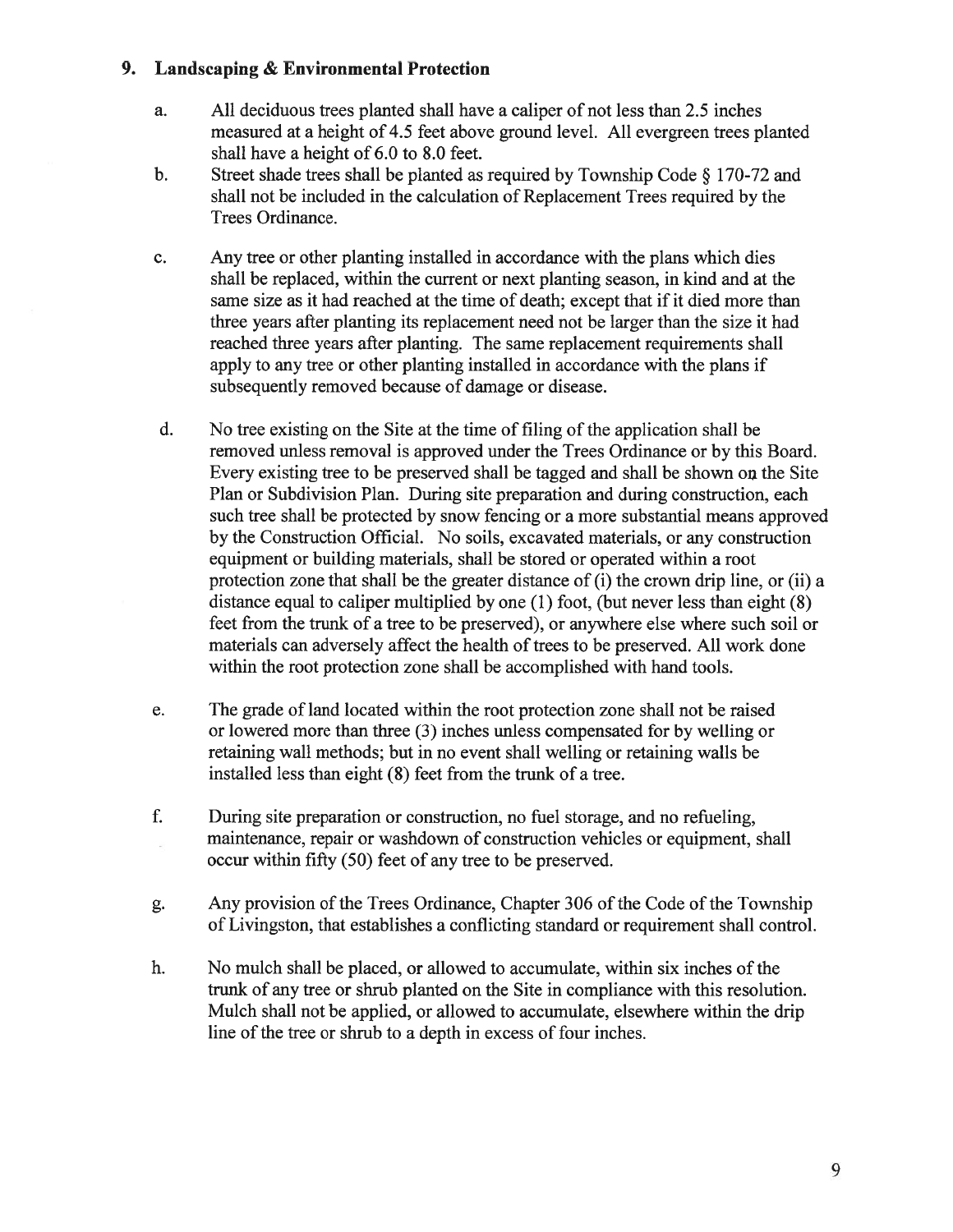## 10. Noise

- a. No site preparation, demolition or construction activity shall be performed on the Site on Sundays, or before 7:30 a.m. or after 5:00 p.m. on weekdays, or before 9:00 a.m. or after 5:00 p.m. on Saturdays or federal holidays.
- b. All vehicles and motorized machinery operated on the Site shall be equipped with properly operating mufflers.
- c. No site preparation, demolition or construction activity (other than authorized blasting) shall produce, at the property line, (i) continuous airborne sound at <sup>a</sup> sound level in excess of 65 dBa, or which has an octave band sound pressure level in decibels which exceeds the standards provided in 32 N.J.R. 2230 et. seq., or (ii) impulsive sound in air which has <sup>a</sup> peak sound pressure level in excess of 80 decibels, or (iii) impulsive sound in air which repeats more than four times in any hour and has <sup>a</sup> peak sound pressure level in excess of 50 decibels.
- d. Relief from these noise conditions may be permitted, temporarily, by the Township Engineer upon his finding that <sup>a</sup> circumstance constituting an emergency exists and necessitates such permission.

## 11. Other Governmental Approvals

- a. Applicant shall comply with all applicable Federal, State and local laws and regulations and obtain any other governmental approvals required for implementation of this application as approved. If any other governmental agency or authority grants <sup>a</sup> waiver of or variance from any law, rule or regulation, or imposes any condition or requirement, which affects this approval or any of the conditions contained herein, then this Board shall have the right to review such action as it relates to this Board's approval or conditions and to modify, amend or revoke its approval and/or conditions.
- b. No Township permit for demolition of any structure, or preparation of the Site or construction of any improvement shall be issued until proof of request for such required approvals and any action thereupon, shall have been presented to the Construction Official and the Board Secretary by the Applicant.

## 12. Paving and Sidewalks

- a. Applicant shall install the top course of street paving:
	- $(1)$  For residential development not later than the earlier of three  $(3)$  years after the issuance of the first Certificate of Occupancy or three (3) months after fifty percen<sup>t</sup> (50%) of residential units have received Certificates of Occupancy.
	- (2) For non-residential or mixed-use development, prior to issuance of the first Certificate of Occupancy.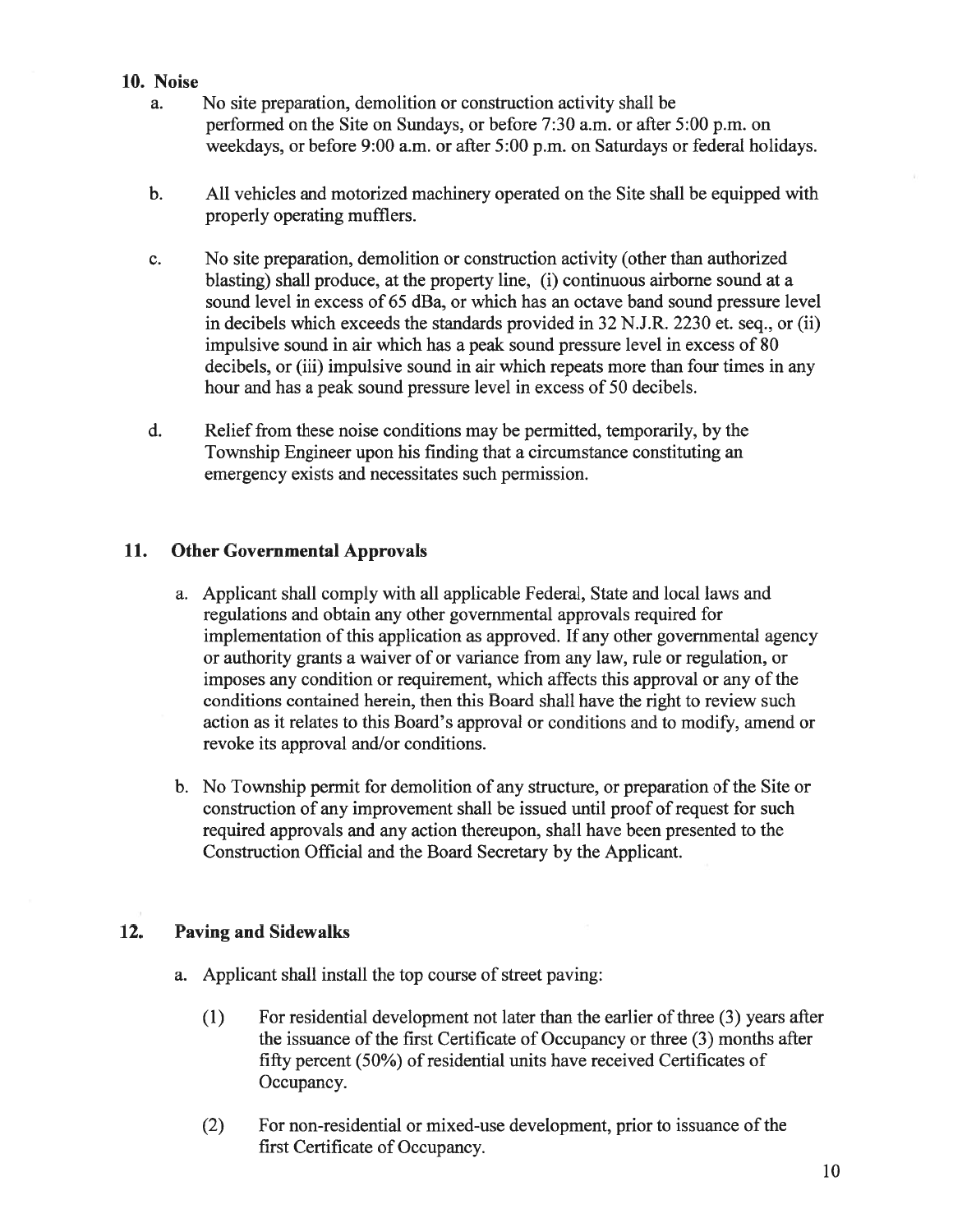b. All manholes, catch basins, and driveway curbs shall be ramped until the top course of street paving has been installed.

c. All sidewalks shall be constructed of concrete or of non-asphalt payers and shall be not less than four feet wide in <sup>a</sup> residence district or five feet wide in the Business Improvement District. Existing sidewalks that do not meet prior Township Code requirements shall be replaced to the standard for the new sidewalks.

#### 13. Signs

The Board retains jurisdiction over any and all signs until the final Certificate of Occupancy has been issued.

## 14. Traffic and Parking Safety and Enforcement

- a. At the time of applying for <sup>a</sup> building permit the Applicant shall submit proof of having filed <sup>a</sup> written reques<sup>t</sup> pursuan<sup>t</sup> to, and in accordance with, N.J.S.A. 39:5A-l, requesting that N.J.S.A. 39:1-1 et seq. be made applicable to the roads, streets, driveways, parking areas, etc. within the Site. The Applicant shall provide proof of the governmental action on such request to the Construction Official prior to issuance of the final Certificate of Occupancy.
- b. Lines of sight established for entrance and exit driveways of the Site shall be shown on the as-built site plans, and no structures, trees or plants that would interfere with such lines of sight shall be permitted at any time.
- c. All traffic and parking provisions in the approved site plans or otherwise required by the Board's resolution shall be accomplished prior to issuance of the first Certificate of Occupancy.
- d. The Applicant shall comply with State law and applicable Township ordinances regarding handicapped parking and shall maintain such spaces and all the traffic and parking signage and markings on the Site in good order and repair.

### 15. Utilities for Site Plans and Major Subdivisions

Applicant shall construct all utilities underground as required by law, and shall submit to the Engineering Department <sup>a</sup> written instrument from each serving utility evidencing full compliance with this condition and with Township Code §170-73.A.(17) before issuance of any Certificate of Occupancy.